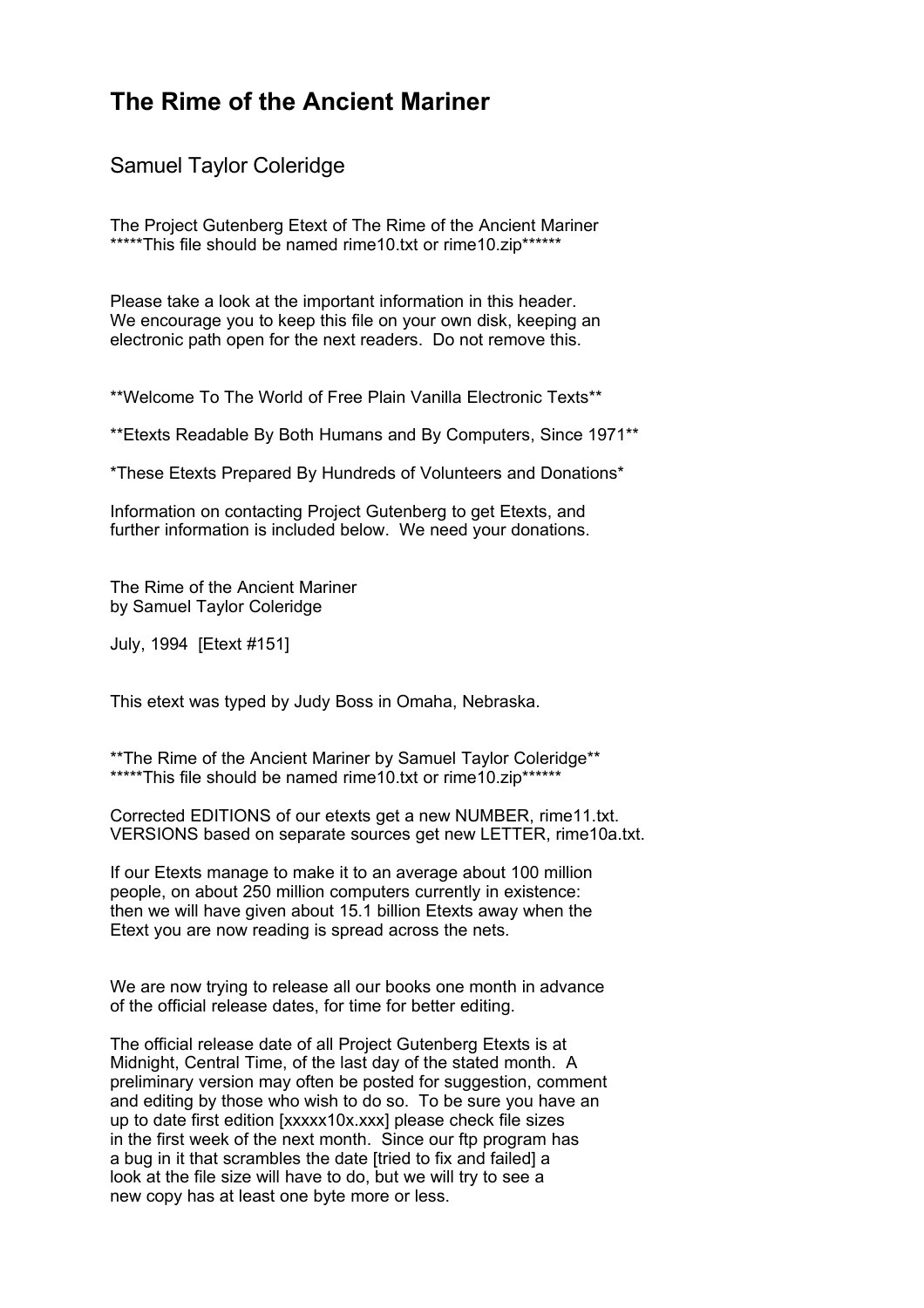Information about Project Gutenberg (one page)

We produce about two million dollars for each hour we work. The fifty hours is one conservative estimate for how long it we take to get any etext selected, entered, proofread, edited, copyright searched and analyzed, the copyright letters written, etc. This projected audience is one hundred million readers. If our value per text is nominally estimated at one dollar, then we produce 2 million dollars per hour this year we, will have to do four text files per month: thus upping our productivity from one million. The Goal of Project Gutenberg is to Give Away One Trillion Etext Files by the December 31, 2001. [10,000 x 100,000,000=Trillion] This is ten thousand titles each to one hundred million readers, which is 10% of the expected number of computer users by the end of the year 2001.

We need your donations more than ever!

All donations should be made to "Project Gutenberg/IBC", and are tax deductible to the extent allowable by law ("IBC" is Illinois Benedictine College). (Subscriptions to our paper newsletter go to IBC, too)

For these and other matters, please mail to:

Project Gutenberg P. O. Box 2782 Champaign, IL 61825

When all other email fails try our Michael S. Hart, Executive Director: hart@vmd.cso.uiuc.edu (internet) hart@uiucvmd (bitnet)

We would prefer to send you this information by email (Internet, Bitnet, Compuserve, ATTMAIL or MCImail).

\*\*\*\*\*\*

If you have an FTP program (or emulator), please FTP directly to the Project Gutenberg archives: [Mac users, do NOT point and click. . .type]

ftp mrcnext.cso.uiuc.edu login: anonymous password: your@login cd etext/etext91 or cd etext92 or cd etext93 [for new books] [now also in cd etext/etext93] or cd etext/articles [get suggest gut for more information] dir Ito see filesl get or mget [to get files. . .set bin for zip files] get INDEX100.GUT get INDEX200.GUT for a list of books and get NEW.GUT for general information and mget GUT\* for newsletters.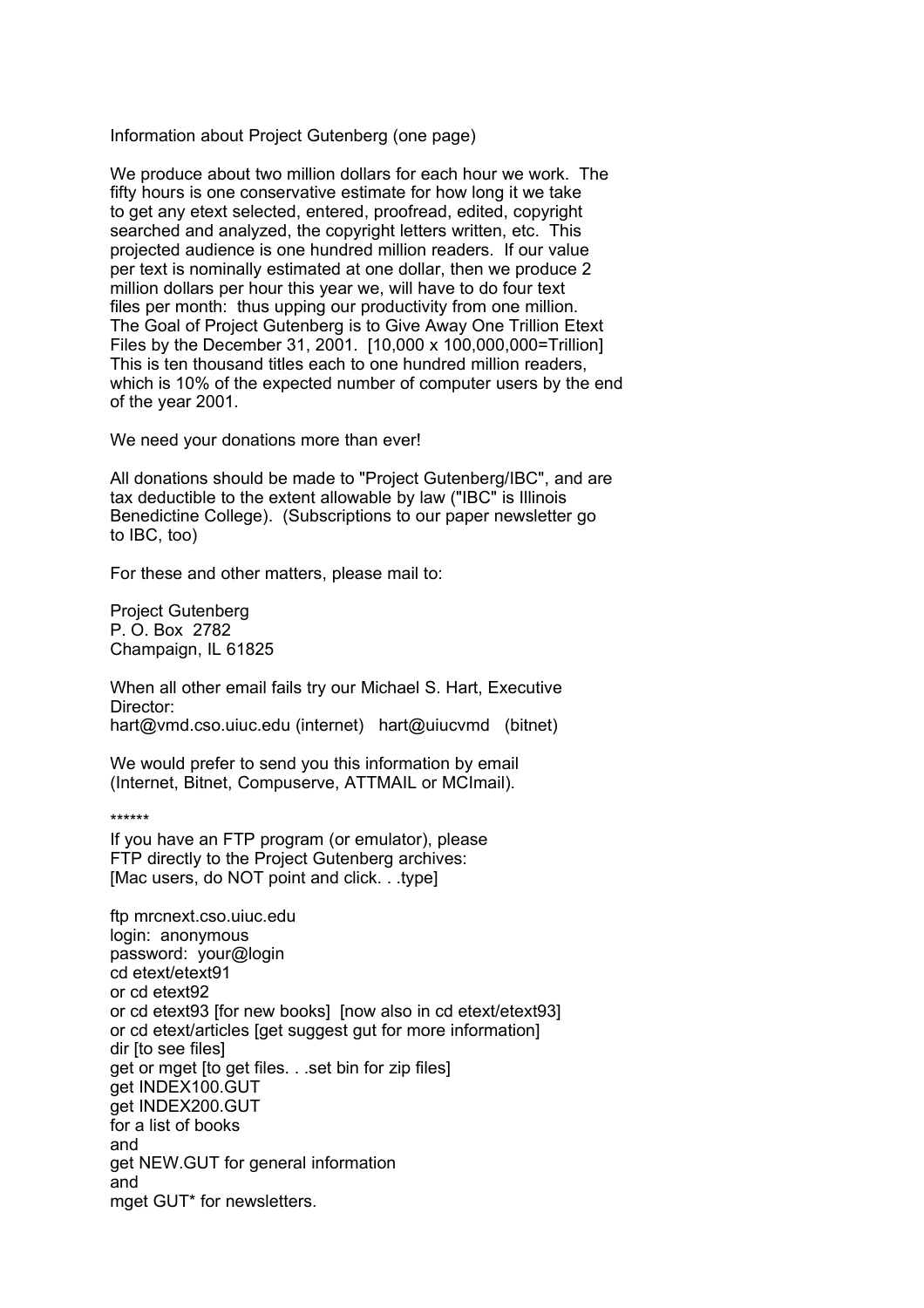\*\*Information prepared by the Project Gutenberg legal advisor\*\* (Three Pages)

\*\*\*START\*\*THE SMALL PRINT!\*\*FOR PUBLIC DOMAIN ETEXTS\*\*START\*\*\* Why is this "Small Print!" statement here? You know: lawyers. They tell us you might sue us if there is something wrong with your copy of this etext, even if you got it for free from someone other than us, and even if what's wrong is not our fault. So, among other things, this "Small Print!" statement disclaims most of our liability to you. It also tells you how you can distribute copies of this etext if you want to.

\*BEFORE!\* YOU USE OR READ THIS ETEXT By using or reading any part of this PROJECT GUTENBERG-tm etext, you indicate that you understand, agree to and accept this "Small Print!" statement. If you do not, you can receive a refund of the money (if any) you paid for this etext by sending a request within 30 days of receiving it to the person you got it from. If you received this etext on a physical medium (such as a disk), you must return it with your request.

ABOUT PROJECT GUTENBERG-TM ETEXTS This PROJECT GUTENBERG-tm etext, like most PROJECT GUTENBERGtm etexts, is a "public domain" work distributed by Professor Michael S. Hart through the Project Gutenberg Association at Illinois Benedictine College (the "Project"). Among other things, this means that no one owns a United States copyright on or for this work, so the Project (and you!) can copy and distribute it in the United States without permission and without paying copyright royalties. Special rules, set forth below, apply if you wish to copy and distribute this etext under the Project's "PROJECT GUTENBERG" trademark.

To create these etexts, the Project expends considerable efforts to identify, transcribe and proofread public domain works. Despite these efforts, the Project's etexts and any medium they may be on may contain "Defects". Among other things, Defects may take the form of incomplete, inaccurate or corrupt data, transcription errors, a copyright or other intellectual property infringement, a defective or damaged disk or other etext medium, a computer virus, or computer codes that damage or cannot be read by your equipment.

LIMITED WARRANTY; DISCLAIMER OF DAMAGES But for the "Right of Replacement or Refund" described below, [1] the Project (and any other party you may receive this etext from as a PROJECT GUTENBERG-tm etext) disclaims all liability to you for damages, costs and expenses, including legal fees, and [2] YOU HAVE NO REMEDIES FOR NEGLIGENCE OR UNDER STRICT LIABILITY, OR FOR BREACH OF WARRANTY OR CONTRACT, INCLUDING BUT NOT LIMITED TO INDIRECT, CONSEQUENTIAL, PUNITIVE OR INCIDENTAL DAMAGES, EVEN IF YOU GIVE NOTICE OF THE POSSIBILITY OF SUCH DAMAGES.

If you discover a Defect in this etext within 90 days of receiving it, you can receive a refund of the money (if any) you paid for it by sending an explanatory note within that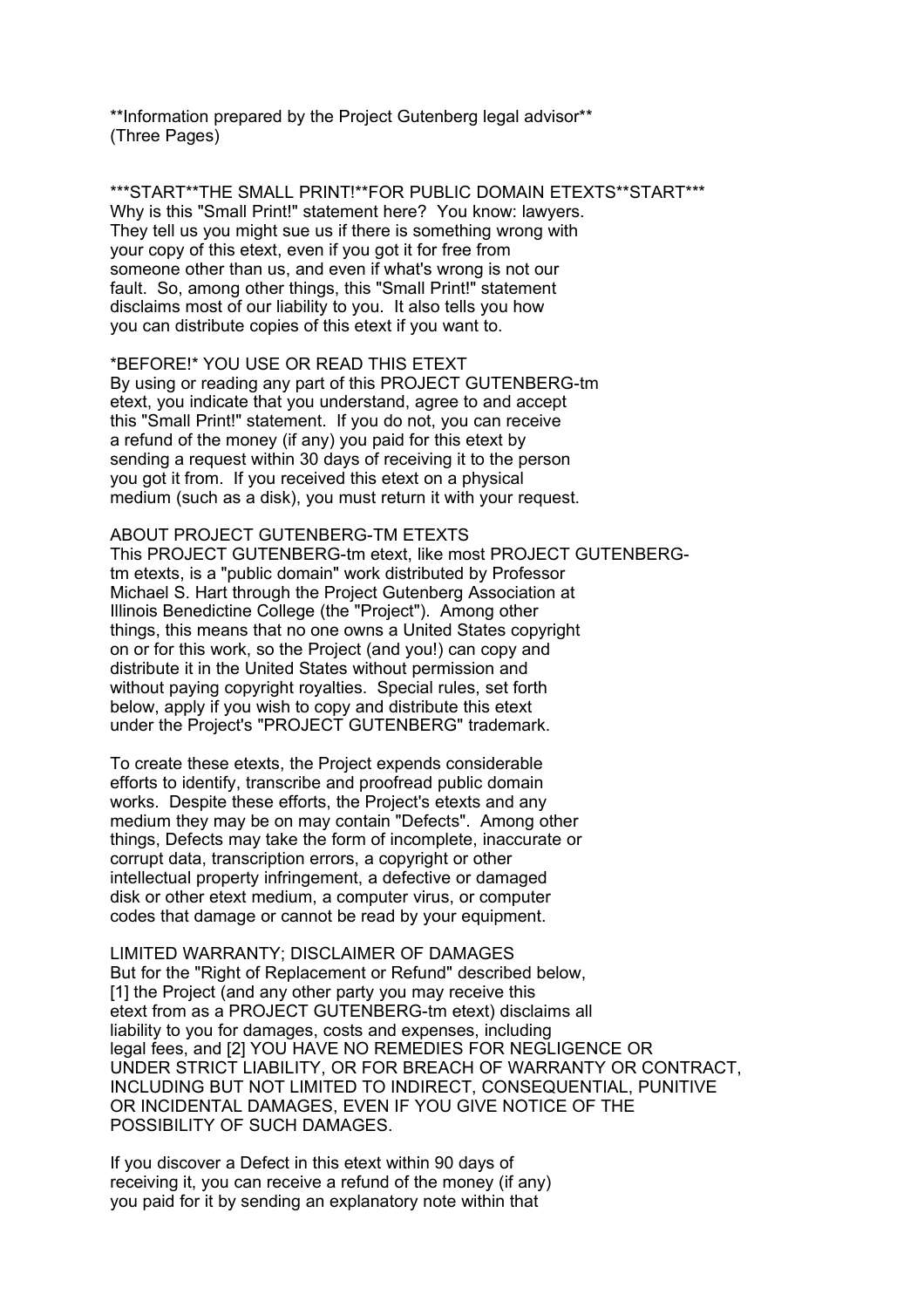time to the person you received it from. If you received it on a physical medium, you must return it with your note, and such person may choose to alternatively give you a replacement copy. If you received it electronically, such person may choose to alternatively give you a second opportunity to receive it electronically.

THIS ETEXT IS OTHERWISE PROVIDED TO YOU "AS-IS". NO OTHER WARRANTIES OF ANY KIND, EXPRESS OR IMPLIED, ARE MADE TO YOU AS TO THE ETEXT OR ANY MEDIUM IT MAY BE ON, INCLUDING BUT NOT LIMITED TO WARRANTIES OF MERCHANTABILITY OR FITNESS FOR A PARTICULAR PURPOSE.

Some states do not allow disclaimers of implied warranties or the exclusion or limitation of consequential damages, so the above disclaimers and exclusions may not apply to you, and you may have other legal rights.

#### INDEMNITY

You will indemnify and hold the Project, its directors, officers, members and agents harmless from all liability, cost and expense, including legal fees, that arise directly or indirectly from any of the following that you do or cause: [1] distribution of this etext, [2] alteration, modification, or addition to the etext, or [3] any Defect.

DISTRIBUTION UNDER "PROJECT GUTENBERG-tm" You may distribute copies of this etext electronically, or by disk, book or any other medium if you either delete this "Small Print!" and all other references to Project Gutenberg, or:

- [1] Only give exact copies of it. Among other things, this requires that you do not remove, alter or modify the etext or this "small print!" statement. You may however, if you wish, distribute this etext in machine readable binary, compressed, mark-up, or proprietary form, including any form resulting from conversion by word processing or hypertext software, but only so long as \*EITHER\*:
	- [\*] The etext, when displayed, is clearly readable, and does \*not\* contain characters other than those intended by the author of the work, although tilde  $(\sim)$ , asterisk  $(*)$  and underline () characters may be used to convey punctuation intended by the author, and additional characters may be used to indicate hypertext links; OR
	- [\*] The etext may be readily converted by the reader at no expense into plain ASCII, EBCDIC or equivalent form by the program that displays the etext (as is the case, for instance, with most word processors); OR
	- [\*] You provide, or agree to also provide on request at no additional cost, fee or expense, a copy of the etext in its original plain ASCII form (or in EBCDIC or other equivalent proprietary form).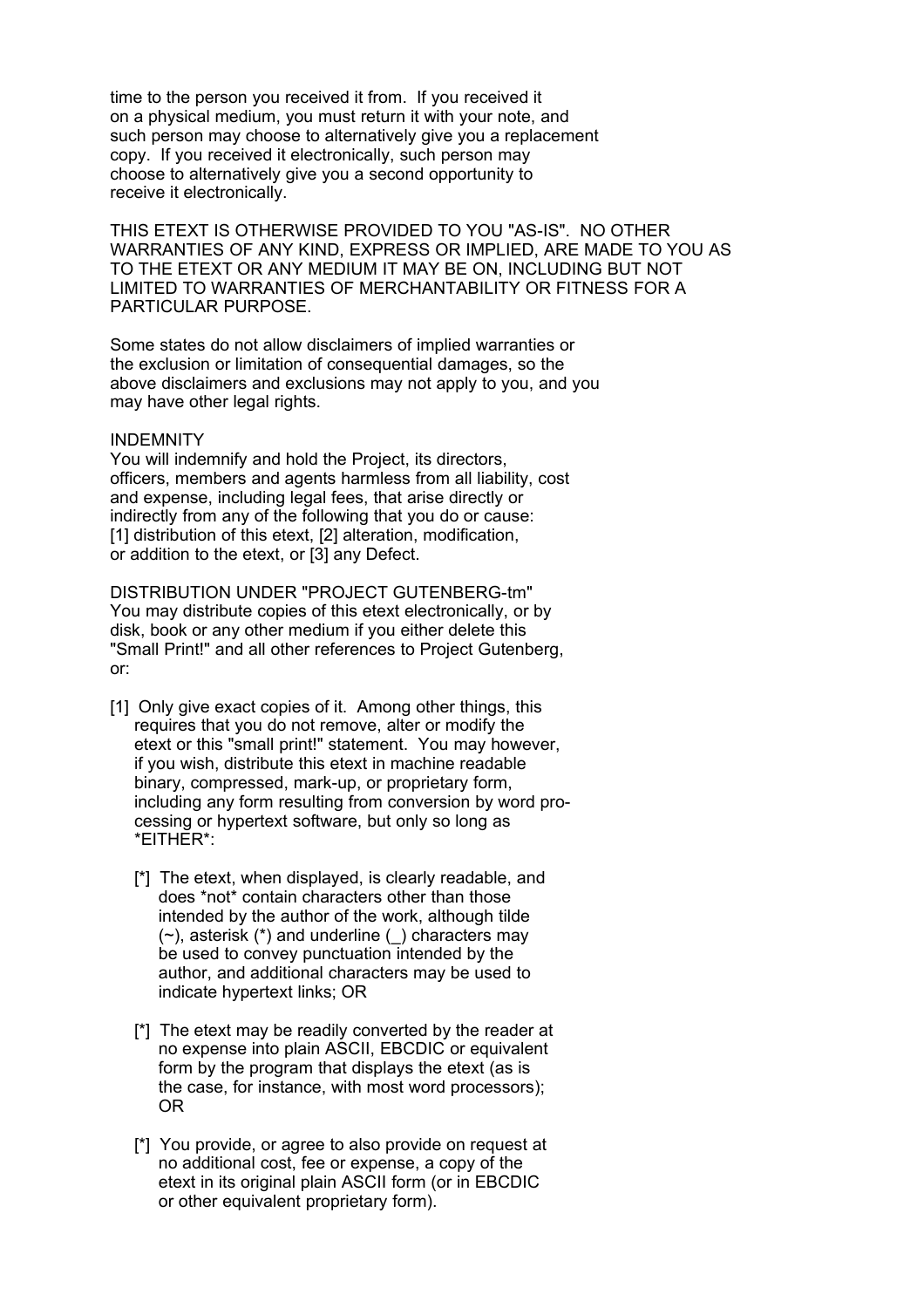- [2] Honor the etext refund and replacement provisions of this "Small Print!" statement.
- [3] Pay a trademark license fee to the Project of 20% of the net profits you derive calculated using the method you already use to calculate your applicable taxes. If you don't derive profits, no royalty is due. Royalties are payable to "Project Gutenberg Association / Illinois Benedictine College" within the 60 days following each date you prepare (or were legally required to prepare) your annual (or equivalent periodic) tax return.

WHAT IF YOU \*WANT\* TO SEND MONEY EVEN IF YOU DON'T HAVE TO? The Project gratefully accepts contributions in money, time, scanning machines, OCR software, public domain etexts, royalty free copyright licenses, and every other sort of contribution you can think of. Money should be paid to "Project Gutenberg Association / Illinois Benedictine College".

This "Small Print!" by Charles B. Kramer, Attorney Internet (72600.2026@compuserve.com); TEL: (212-254-5093) \*END\*THE SMALL PRINT! FOR PUBLIC DOMAIN ETEXTS\*Ver.04.29.93\*END\*

## THE RIME OF THE ANCIENT MARINER IN SEVEN PARTS

#### BY SAMUEL TAYLOR COLERIDGE

#### PART THE FIRST.

It is an ancient Mariner, And he stoppeth one of three. "By thy long grey beard and glittering eye, Now wherefore stopp'st thou me?

"The Bridegroom's doors are opened wide, And I am next of kin; The guests are met, the feast is set: May'st hear the merry din."

He holds him with his skinny hand, "There was a ship," quoth he. "Hold off! unhand me, grey-beard loon!" Eftsoons his hand dropt he.

He holds him with his glittering eye-- The Wedding-Guest stood still, And listens like a three years child: The Mariner hath his will.

The Wedding-Guest sat on a stone: He cannot chuse but hear;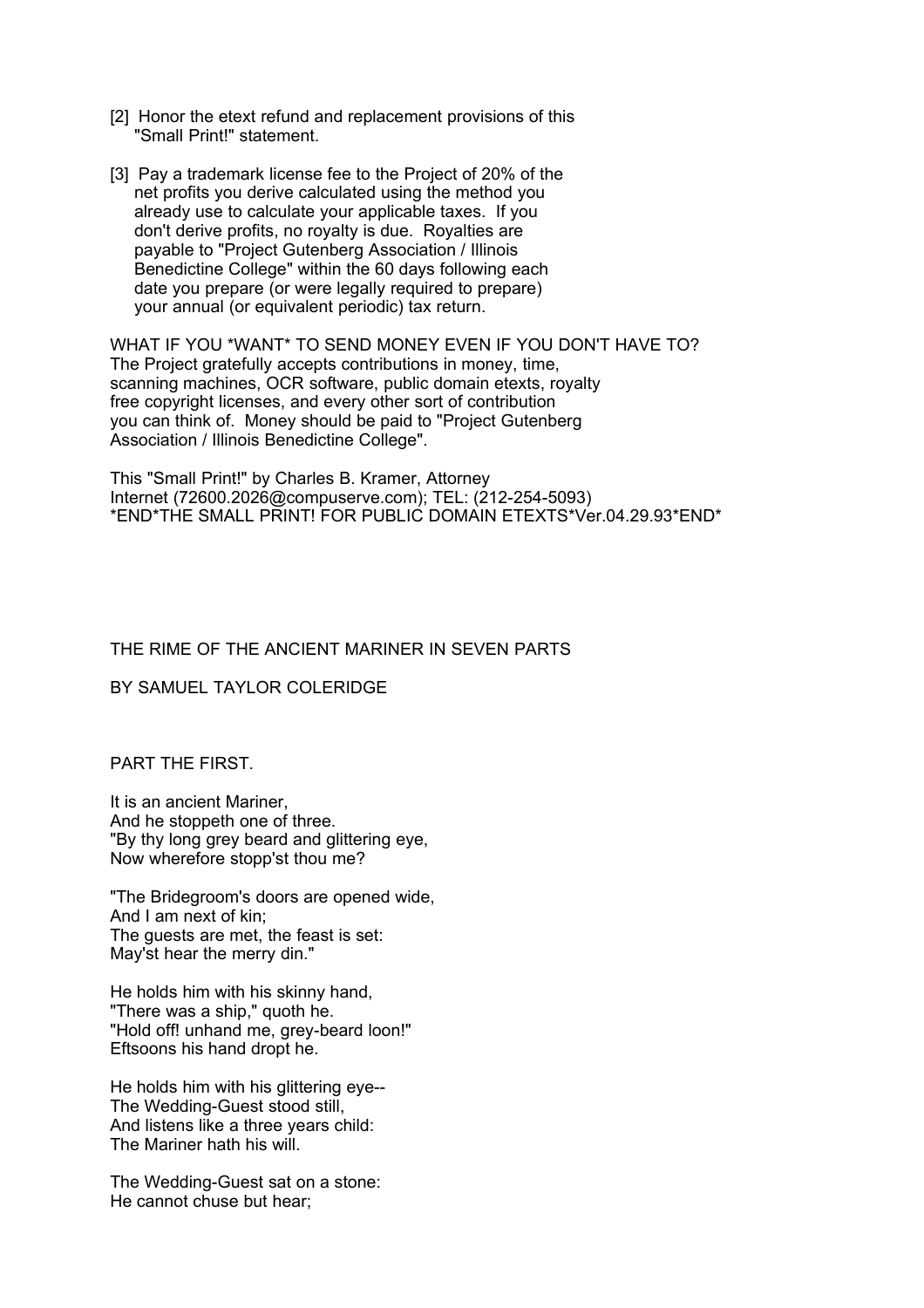And thus spake on that ancient man, The bright-eyed Mariner.

The ship was cheered, the harbour cleared, Merrily did we drop Below the kirk, below the hill, Below the light-house top.

The Sun came up upon the left, Out of the sea came he! And he shone bright, and on the right Went down into the sea.

Higher and higher every day, Till over the mast at noon-- The Wedding-Guest here beat his breast, For he heard the loud bassoon.

The bride hath paced into the hall, Red as a rose is she; Nodding their heads before her goes The merry minstrelsy.

The Wedding-Guest he beat his breast, Yet he cannot chuse but hear; And thus spake on that ancient man, The bright-eyed Mariner.

And now the STORM-BLAST came, and he Was tyrannous and strong: He struck with his o'ertaking wings, And chased south along.

With sloping masts and dipping prow, As who pursued with yell and blow Still treads the shadow of his foe And forward bends his head, The ship drove fast, loud roared the blast, And southward aye we fled.

And now there came both mist and snow, And it grew wondrous cold: And ice, mast-high, came floating by, As green as emerald.

And through the drifts the snowy clifts Did send a dismal sheen: Nor shapes of men nor beasts we ken-- The ice was all between.

The ice was here, the ice was there, The ice was all around: It cracked and growled, and roared and howled, Like noises in a swound!

At length did cross an Albatross: Thorough the fog it came; As if it had been a Christian soul, We hailed it in God's name.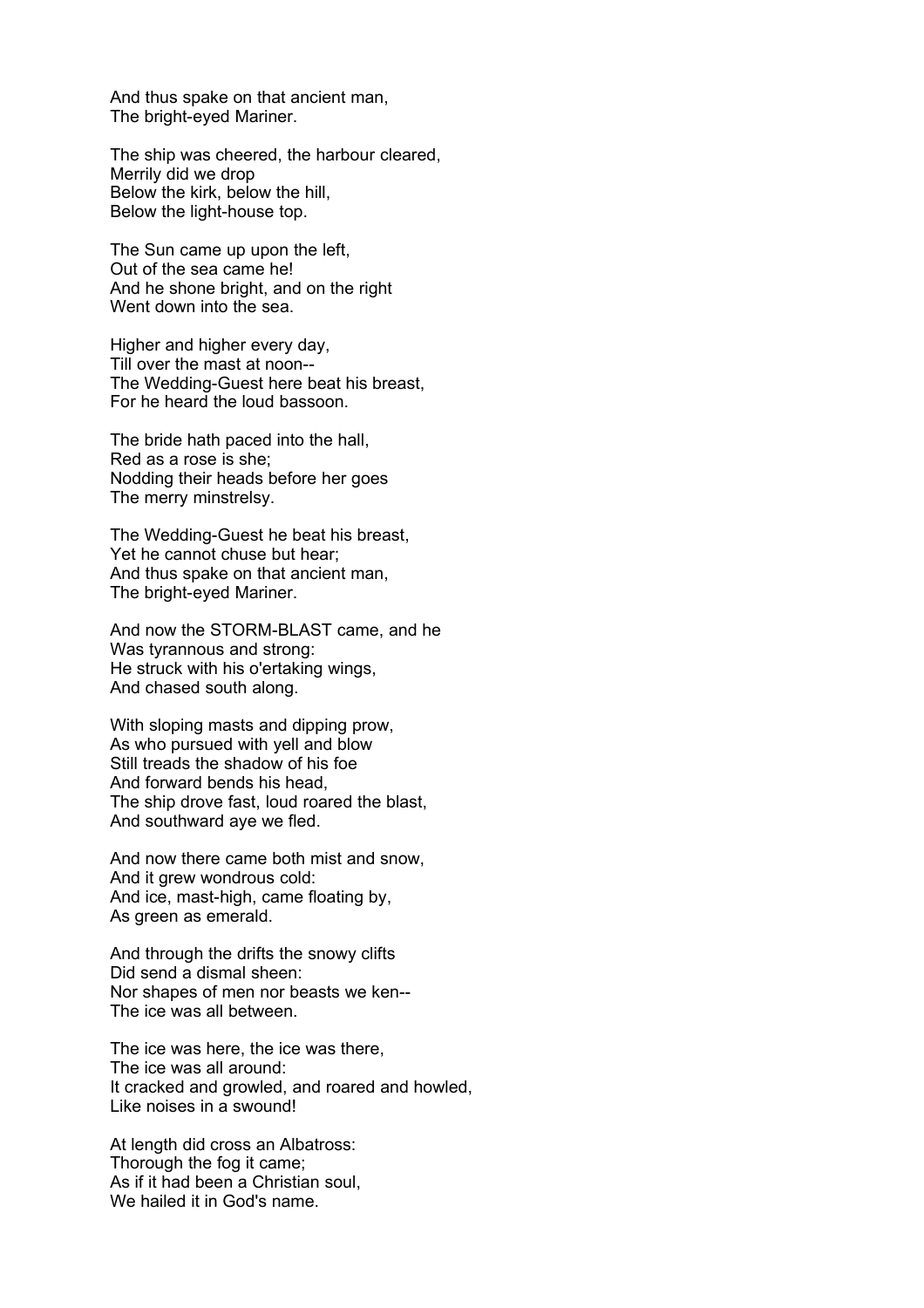It ate the food it ne'er had eat, And round and round it flew. The ice did split with a thunder-fit; The helmsman steered us through!

And a good south wind sprung up behind; The Albatross did follow, And every day, for food or play, Came to the mariners' hollo!

In mist or cloud, on mast or shroud, It perched for vespers nine; Whiles all the night, through fog-smoke white, Glimmered the white Moon-shine.

"God save thee, ancient Mariner! From the fiends, that plague thee thus!-- Why look'st thou so?"--With my cross-bow I shot the ALBATROSS.

## PART THE SECOND.

The Sun now rose upon the right: Out of the sea came he, Still hid in mist, and on the left Went down into the sea.

And the good south wind still blew behind But no sweet bird did follow, Nor any day for food or play Came to the mariners' hollo!

And I had done an hellish thing, And it would work 'em woe: For all averred, I had killed the bird That made the breeze to blow. Ah wretch! said they, the bird to slay That made the breeze to blow!

Nor dim nor red, like God's own head, The glorious Sun uprist: Then all averred, I had killed the bird That brought the fog and mist. 'Twas right, said they, such birds to slay, That bring the fog and mist.

The fair breeze blew, the white foam flew, The furrow followed free: We were the first that ever burst Into that silent sea.

Down dropt the breeze, the sails dropt down, 'Twas sad as sad could be; And we did speak only to break The silence of the sea!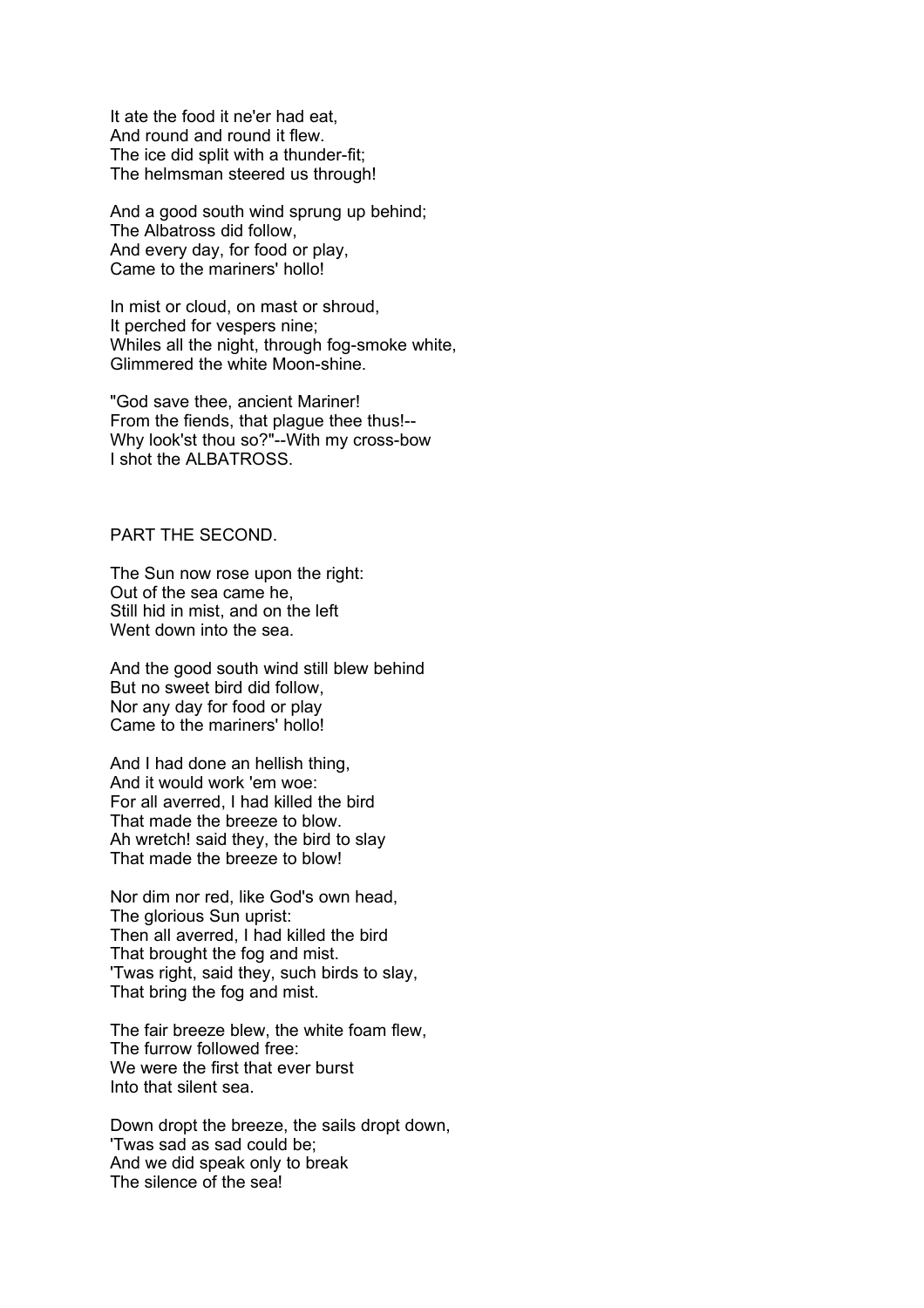All in a hot and copper sky, The bloody Sun, at noon, Right up above the mast did stand, No bigger than the Moon.

Day after day, day after day, We stuck, nor breath nor motion; As idle as a painted ship Upon a painted ocean.

Water, water, every where, And all the boards did shrink; Water, water, every where, Nor any drop to drink.

The very deep did rot: O Christ! That ever this should be! Yea, slimy things did crawl with legs Upon the slimy sea.

About, about, in reel and rout The death-fires danced at night; The water, like a witch's oils, Burnt green, and blue and white.

And some in dreams assured were Of the spirit that plagued us so: Nine fathom deep he had followed us From the land of mist and snow.

And every tongue, through utter drought, Was withered at the root; We could not speak, no more than if We had been choked with soot.

Ah! well a-day! what evil looks Had I from old and young! Instead of the cross, the Albatross About my neck was hung.

## PART THE THIRD.

There passed a weary time. Each throat Was parched, and glazed each eye. A weary time! a weary time! How glazed each weary eye, When looking westward, I beheld A something in the sky.

At first it seemed a little speck, And then it seemed a mist: It moved and moved, and took at last A certain shape, I wist.

A speck, a mist, a shape, I wist! And still it neared and neared: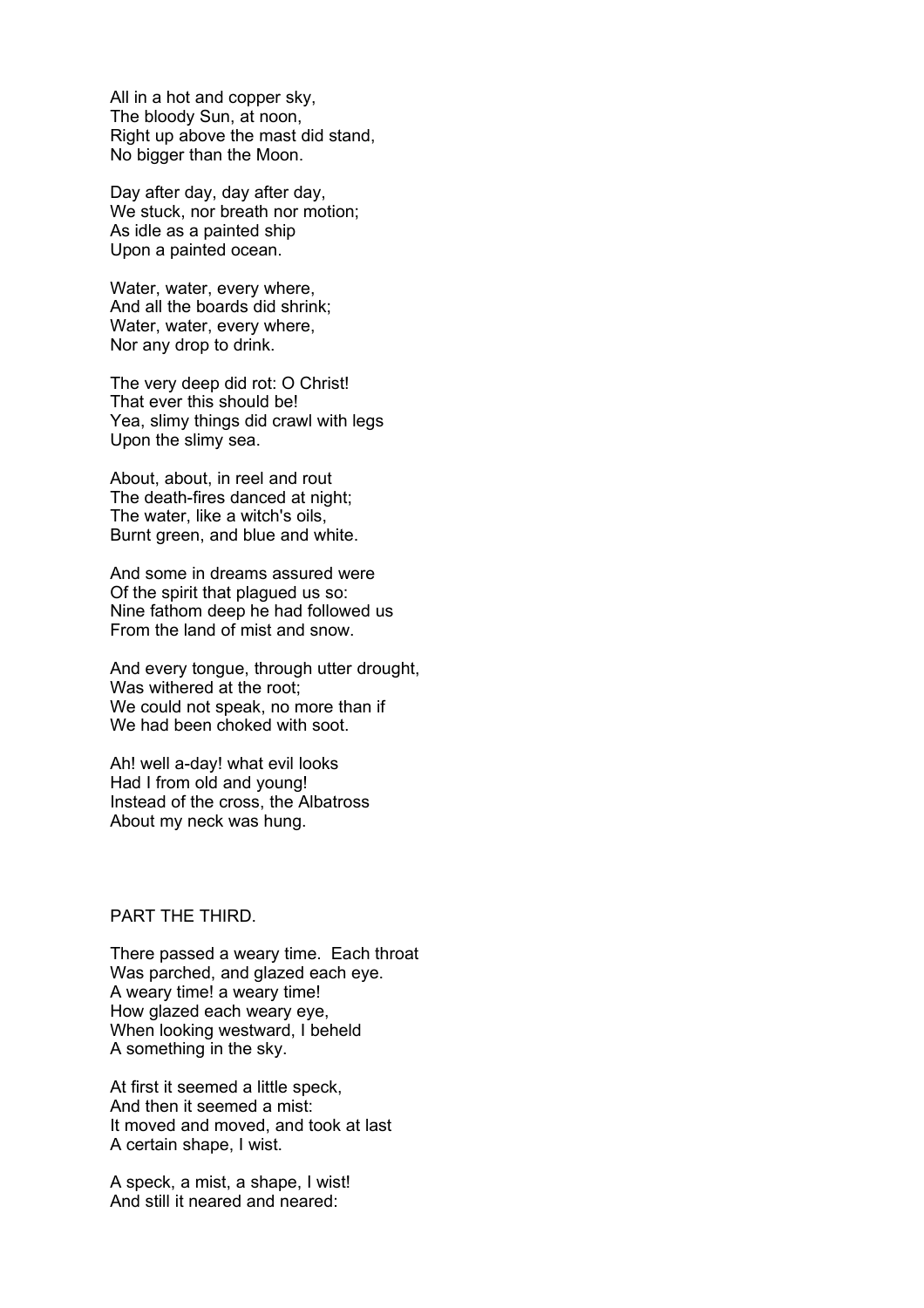As if it dodged a water-sprite, It plunged and tacked and veered.

With throats unslaked, with black lips baked, We could not laugh nor wail; Through utter drought all dumb we stood! I bit my arm, I sucked the blood, And cried, A sail! a sail!

With throats unslaked, with black lips baked, Agape they heard me call: Gramercy! they for joy did grin, And all at once their breath drew in, As they were drinking all.

See! see! (I cried) she tacks no more! Hither to work us weal; Without a breeze, without a tide, She steadies with upright keel!

The western wave was all a-flame The day was well nigh done! Almost upon the western wave Rested the broad bright Sun; When that strange shape drove suddenly Betwixt us and the Sun.

And straight the Sun was flecked with bars, (Heaven's Mother send us grace!) As if through a dungeon-grate he peered, With broad and burning face.

Alas! (thought I, and my heart beat loud) How fast she nears and nears! Are those her sails that glance in the Sun, Like restless gossameres!

Are those her ribs through which the Sun Did peer, as through a grate? And is that Woman all her crew? Is that a DEATH? and are there two? Is DEATH that woman's mate?

Her lips were red, her looks were free, Her locks were yellow as gold: Her skin was as white as leprosy, The Night-Mare LIFE-IN-DEATH was she, Who thicks man's blood with cold.

The naked hulk alongside came, And the twain were casting dice; "The game is done! I've won! I've won!" Quoth she, and whistles thrice.

The Sun's rim dips; the stars rush out: At one stride comes the dark; With far-heard whisper, o'er the sea. Off shot the spectre-bark.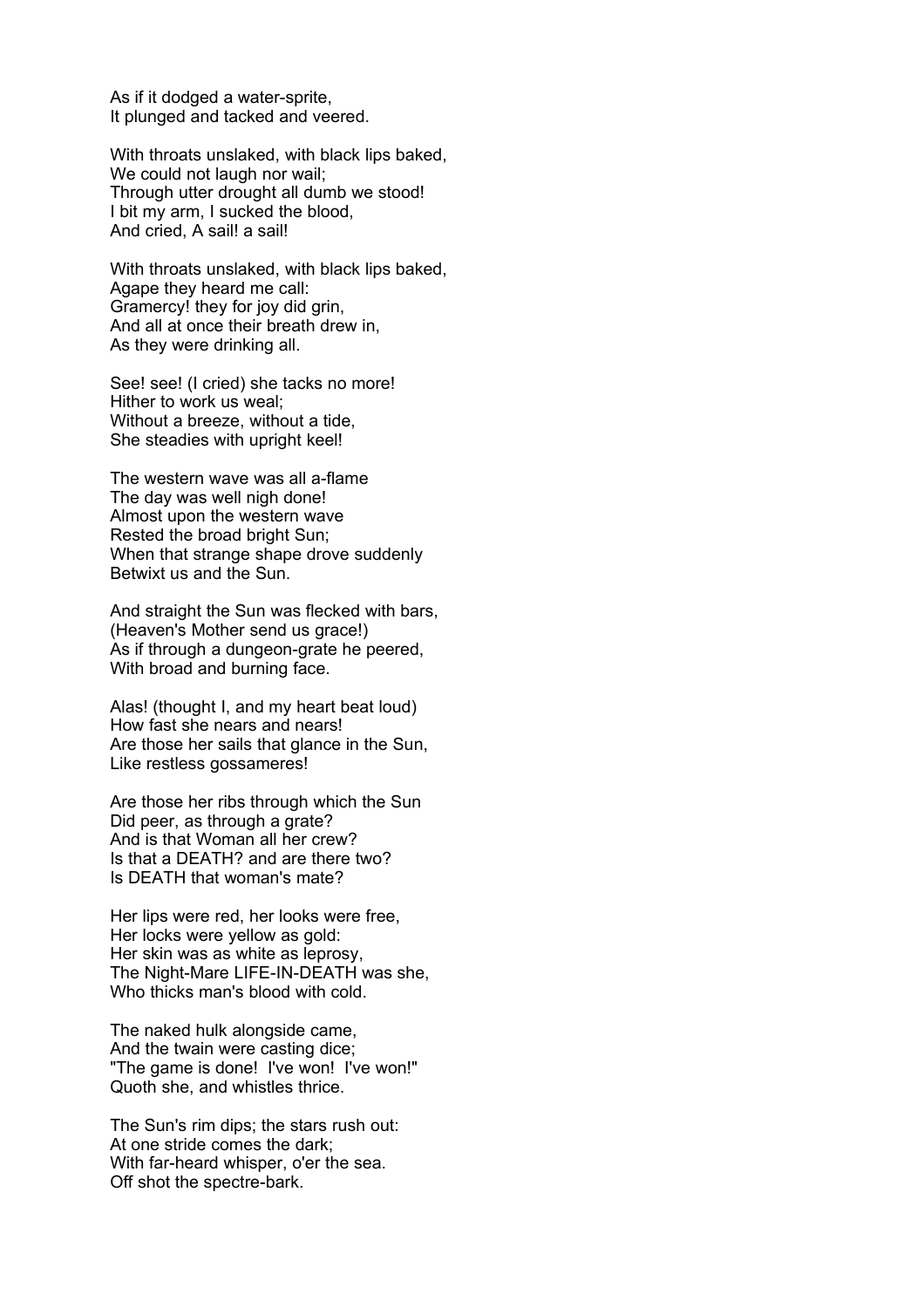We listened and looked sideways up! Fear at my heart, as at a cup, My life-blood seemed to sip!

The stars were dim, and thick the night, The steersman's face by his lamp gleamed white; From the sails the dew did drip-- Till clombe above the eastern bar The horned Moon, with one bright star Within the nether tip.

One after one, by the star-dogged Moon Too quick for groan or sigh, Each turned his face with a ghastly pang, And cursed me with his eye.

Four times fifty living men, (And I heard nor sigh nor groan) With heavy thump, a lifeless lump, They dropped down one by one.

The souls did from their bodies fly,-- They fled to bliss or woe! And every soul, it passed me by, Like the whizz of my CROSS-BOW!

#### PART THE FOURTH.

"I fear thee, ancient Mariner! I fear thy skinny hand! And thou art long, and lank, and brown, As is the ribbed sea-sand.

"I fear thee and thy glittering eye, And thy skinny hand, so brown."-- Fear not, fear not, thou Wedding-Guest! This body dropt not down.

Alone, alone, all, all alone, Alone on a wide wide sea! And never a saint took pity on My soul in agony.

The many men, so beautiful! And they all dead did lie: And a thousand thousand slimy things Lived on; and so did I

I looked upon the rotting sea, And drew my eyes away; I looked upon the rotting deck, And there the dead men lay.

I looked to Heaven, and tried to pray: But or ever a prayer had gusht, A wicked whisper came, and made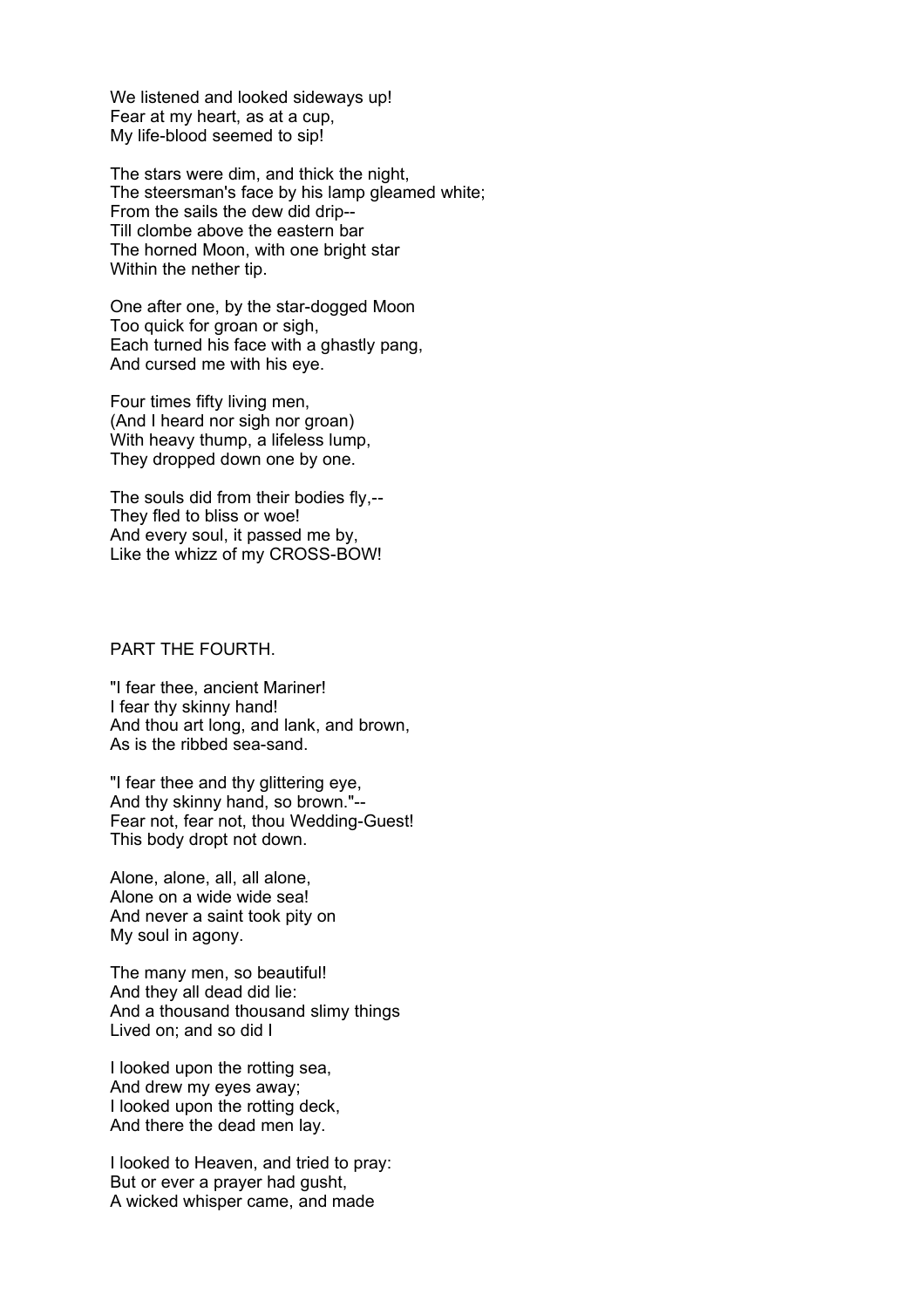my heart as dry as dust.

I closed my lids, and kept them close, And the balls like pulses beat; For the sky and the sea, and the sea and the sky Lay like a load on my weary eye, And the dead were at my feet.

The cold sweat melted from their limbs, Nor rot nor reek did they: The look with which they looked on me Had never passed away.

An orphan's curse would drag to Hell A spirit from on high; But oh! more horrible than that Is a curse in a dead man's eye! Seven days, seven nights, I saw that curse, And yet I could not die.

The moving Moon went up the sky, And no where did abide: Softly she was going up, And a star or two beside.

Her beams bemocked the sultry main, Like April hoar-frost spread; But where the ship's huge shadow lay, The charmed water burnt alway A still and awful red.

Beyond the shadow of the ship, I watched the water-snakes: They moved in tracks of shining white, And when they reared, the elfish light Fell off in hoary flakes.

Within the shadow of the ship I watched their rich attire: Blue, glossy green, and velvet black, They coiled and swam; and every track Was a flash of golden fire.

O happy living things! no tongue Their beauty might declare: A spring of love gushed from my heart, And I blessed them unaware: Sure my kind saint took pity on me, And I blessed them unaware.

The self same moment I could pray; And from my neck so free The Albatross fell off, and sank Like lead into the sea.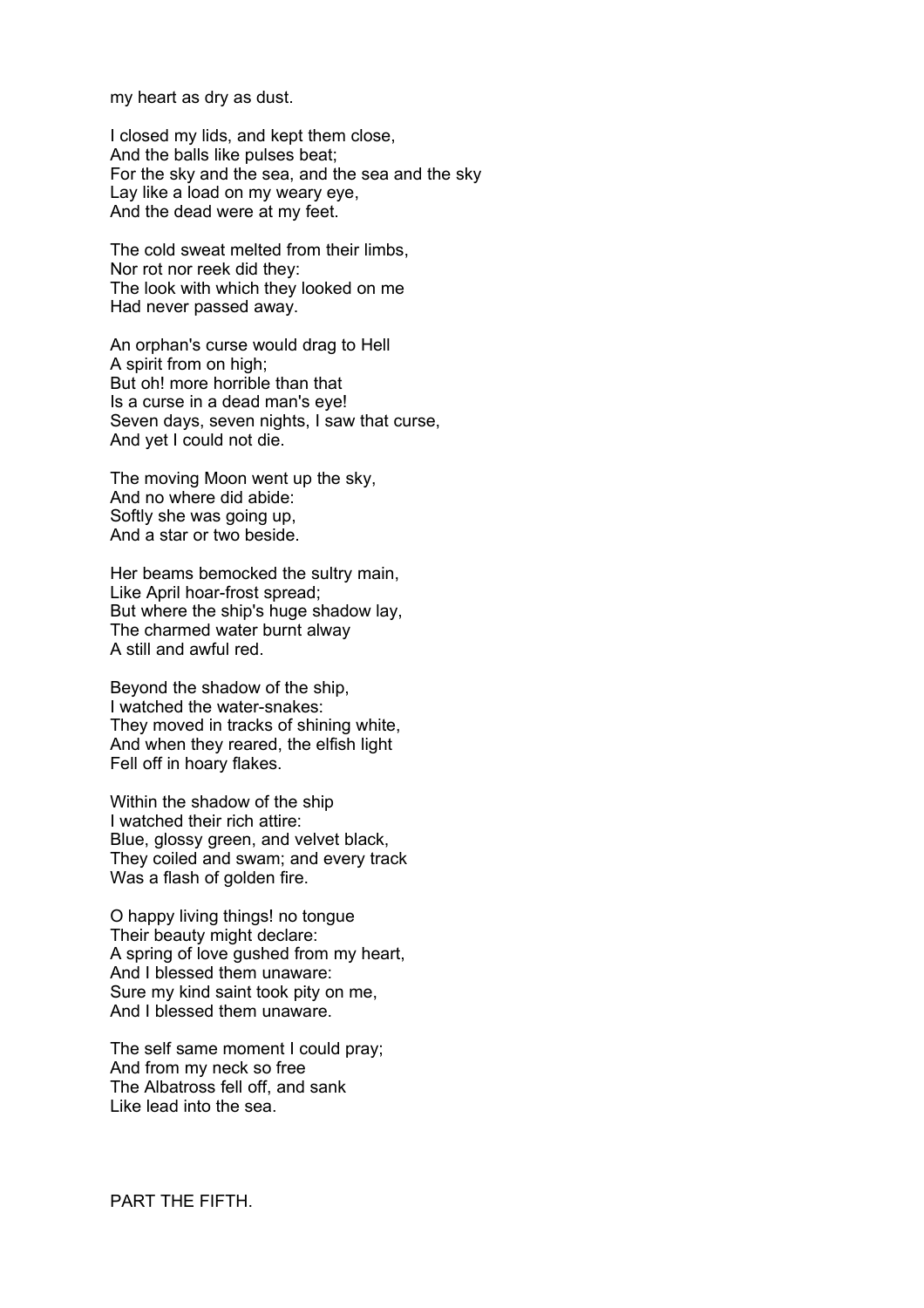Oh sleep! it is a gentle thing, Beloved from pole to pole! To Mary Queen the praise be given! She sent the gentle sleep from Heaven, That slid into my soul.

The silly buckets on the deck, That had so long remained, I dreamt that they were filled with dew; And when I awoke, it rained.

My lips were wet, my throat was cold, My garments all were dank; Sure I had drunken in my dreams, And still my body drank.

I moved, and could not feel my limbs: I was so light--almost I thought that I had died in sleep, And was a blessed ghost.

And soon I heard a roaring wind: It did not come anear; But with its sound it shook the sails, That were so thin and sere.

The upper air burst into life! And a hundred fire-flags sheen, To and fro they were hurried about! And to and fro, and in and out, The wan stars danced between.

And the coming wind did roar more loud, And the sails did sigh like sedge; And the rain poured down from one black cloud; The Moon was at its edge.

The thick black cloud was cleft, and still The Moon was at its side: Like waters shot from some high crag, The lightning fell with never a jag, A river steep and wide.

The loud wind never reached the ship, Yet now the ship moved on! Beneath the lightning and the Moon The dead men gave a groan.

They groaned, they stirred, they all uprose, Nor spake, nor moved their eyes; It had been strange, even in a dream, To have seen those dead men rise.

The helmsman steered, the ship moved on; Yet never a breeze up blew; The mariners all 'gan work the ropes, Were they were wont to do: They raised their limbs like lifeless tools--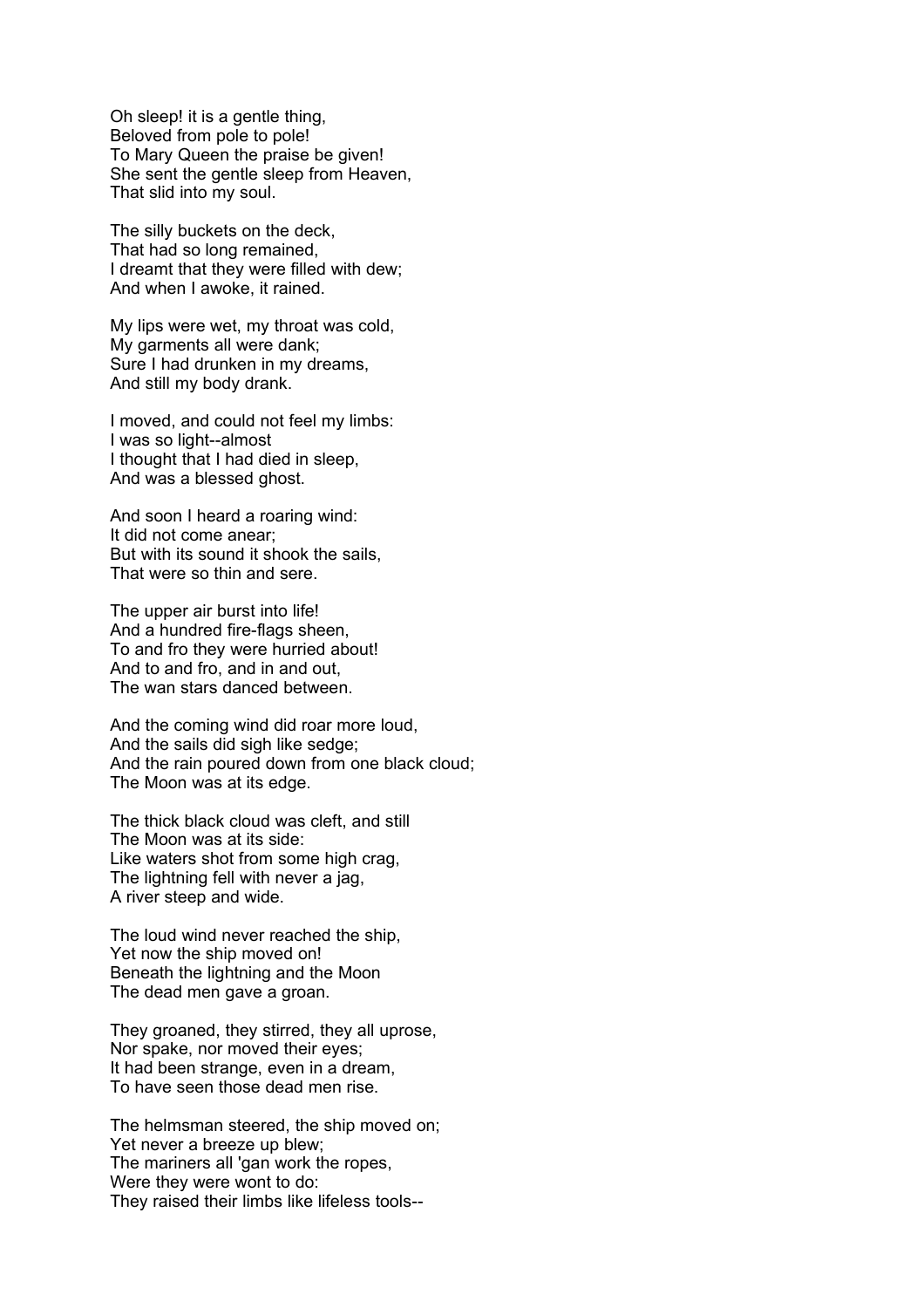We were a ghastly crew.

The body of my brother's son, Stood by me, knee to knee: The body and I pulled at one rope, But he said nought to me.

"I fear thee, ancient Mariner!" Be calm, thou Wedding-Guest! 'Twas not those souls that fled in pain, Which to their corses came again, But a troop of spirits blest:

For when it dawned--they dropped their arms, And clustered round the mast; Sweet sounds rose slowly through their mouths, And from their bodies passed.

Around, around, flew each sweet sound, Then darted to the Sun; Slowly the sounds came back again, Now mixed, now one by one.

Sometimes a-dropping from the sky I heard the sky-lark sing; Sometimes all little birds that are, How they seemed to fill the sea and air With their sweet jargoning!

And now 'twas like all instruments, Now like a lonely flute; And now it is an angel's song, That makes the Heavens be mute.

It ceased; yet still the sails made on A pleasant noise till noon, A noise like of a hidden brook In the leafy month of June, That to the sleeping woods all night Singeth a quiet tune.

Till noon we quietly sailed on, Yet never a breeze did breathe: Slowly and smoothly went the ship, Moved onward from beneath.

Under the keel nine fathom deep, From the land of mist and snow, The spirit slid: and it was he That made the ship to go. The sails at noon left off their tune, And the ship stood still also.

The Sun, right up above the mast, Had fixed her to the ocean: But in a minute she 'gan stir, With a short uneasy motion-- Backwards and forwards half her length With a short uneasy motion.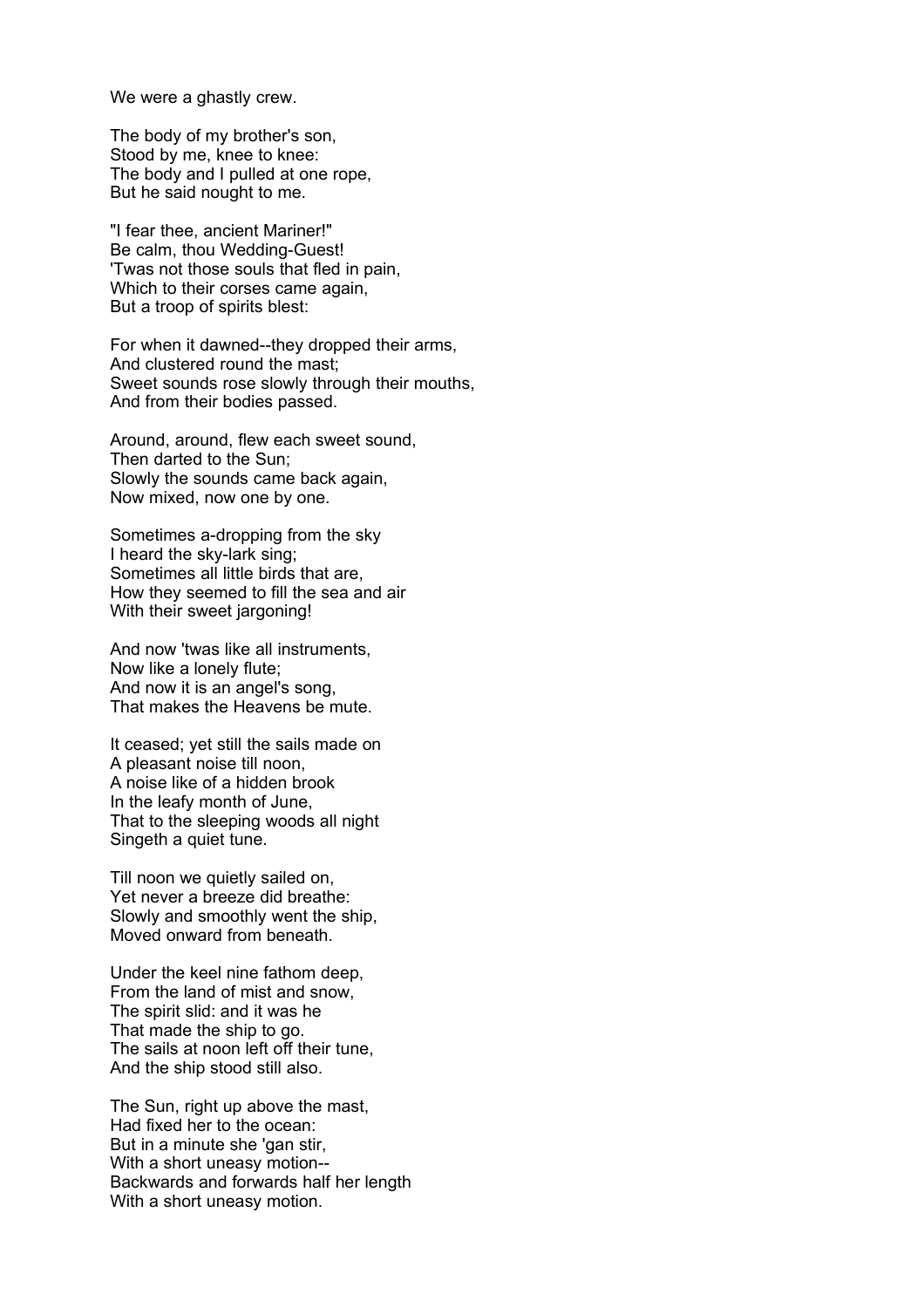Then like a pawing horse let go, She made a sudden bound: It flung the blood into my head, And I fell down in a swound.

How long in that same fit I lay, I have not to declare; But ere my living life returned, I heard and in my soul discerned Two VOICES in the air.

"Is it he?" quoth one, "Is this the man? By him who died on cross, With his cruel bow he laid full low, The harmless Albatross.

"The spirit who bideth by himself In the land of mist and snow, He loved the bird that loved the man Who shot him with his bow."

The other was a softer voice, As soft as honey-dew: Quoth he, "The man hath penance done, And penance more will do."

PART THE SIXTH.

FIRST VOICE.

But tell me, tell me! speak again, Thy soft response renewing-- What makes that ship drive on so fast? What is the OCEAN doing?

#### SECOND VOICE.

Still as a slave before his lord, The OCEAN hath no blast; His great bright eye most silently Up to the Moon is cast--

If he may know which way to go; For she guides him smooth or grim See, brother, see! how graciously She looketh down on him.

#### FIRST VOICE.

But why drives on that ship so fast, Without or wave or wind?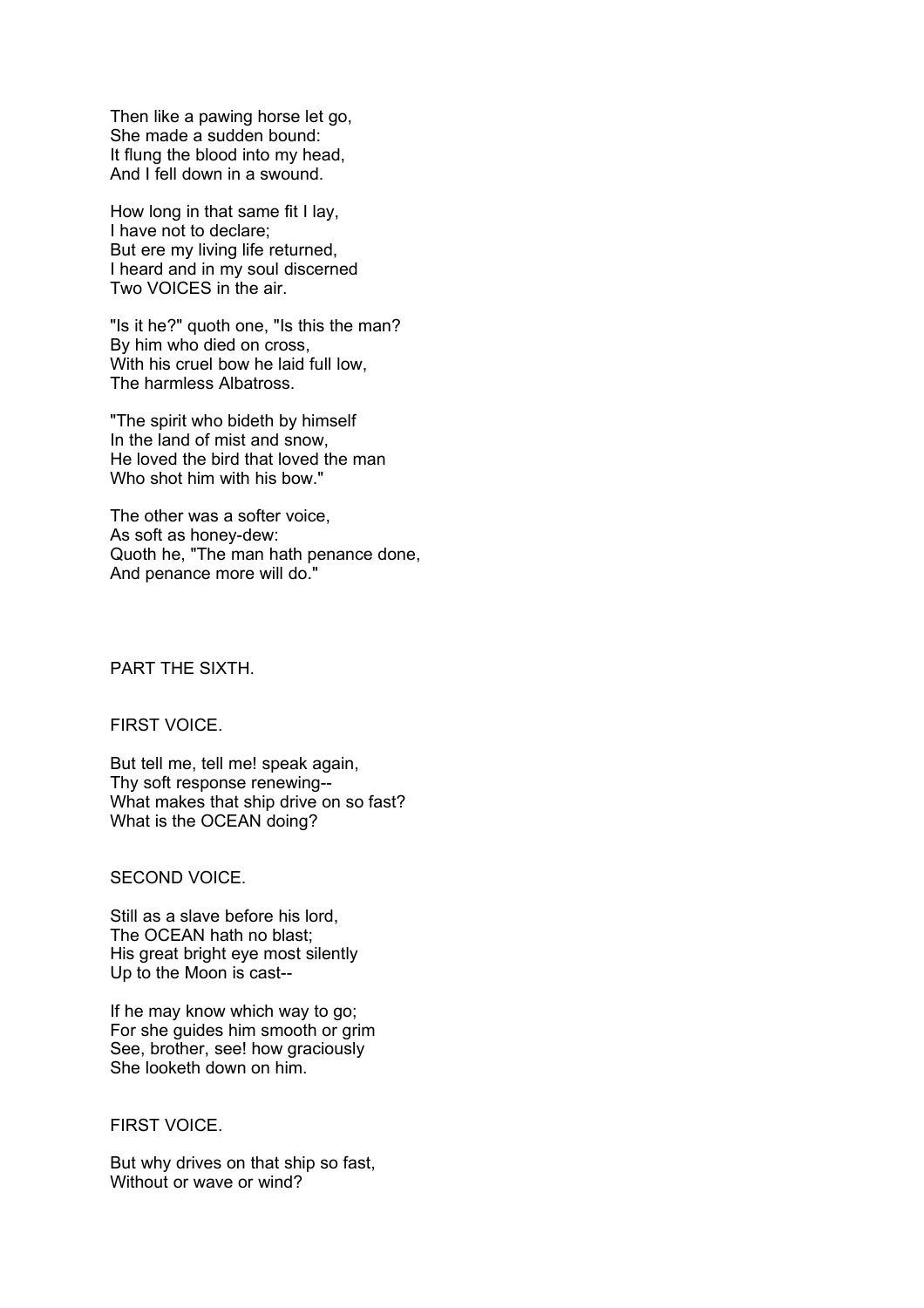## SECOND VOICE.

The air is cut away before, And closes from behind.

Fly, brother, fly! more high, more high Or we shall be belated: For slow and slow that ship will go, When the Mariner's trance is abated.

I woke, and we were sailing on As in a gentle weather: 'Twas night, calm night, the Moon was high; The dead men stood together.

All stood together on the deck, For a charnel-dungeon fitter: All fixed on me their stony eyes, That in the Moon did glitter.

The pang, the curse, with which they died, Had never passed away: I could not draw my eyes from theirs, Nor turn them up to pray.

And now this spell was snapt: once more I viewed the ocean green. And looked far forth, yet little saw Of what had else been seen--

Like one that on a lonesome road Doth walk in fear and dread, And having once turned round walks on, And turns no more his head; Because he knows, a frightful fiend Doth close behind him tread.

But soon there breathed a wind on me, Nor sound nor motion made: Its path was not upon the sea, In ripple or in shade.

It raised my hair, it fanned my cheek Like a meadow-gale of spring-- It mingled strangely with my fears, Yet it felt like a welcoming.

Swiftly, swiftly flew the ship, Yet she sailed softly too: Sweetly, sweetly blew the breeze-- On me alone it blew.

Oh! dream of joy! is this indeed The light-house top I see? Is this the hill? is this the kirk? Is this mine own countree!

We drifted o'er the harbour-bar,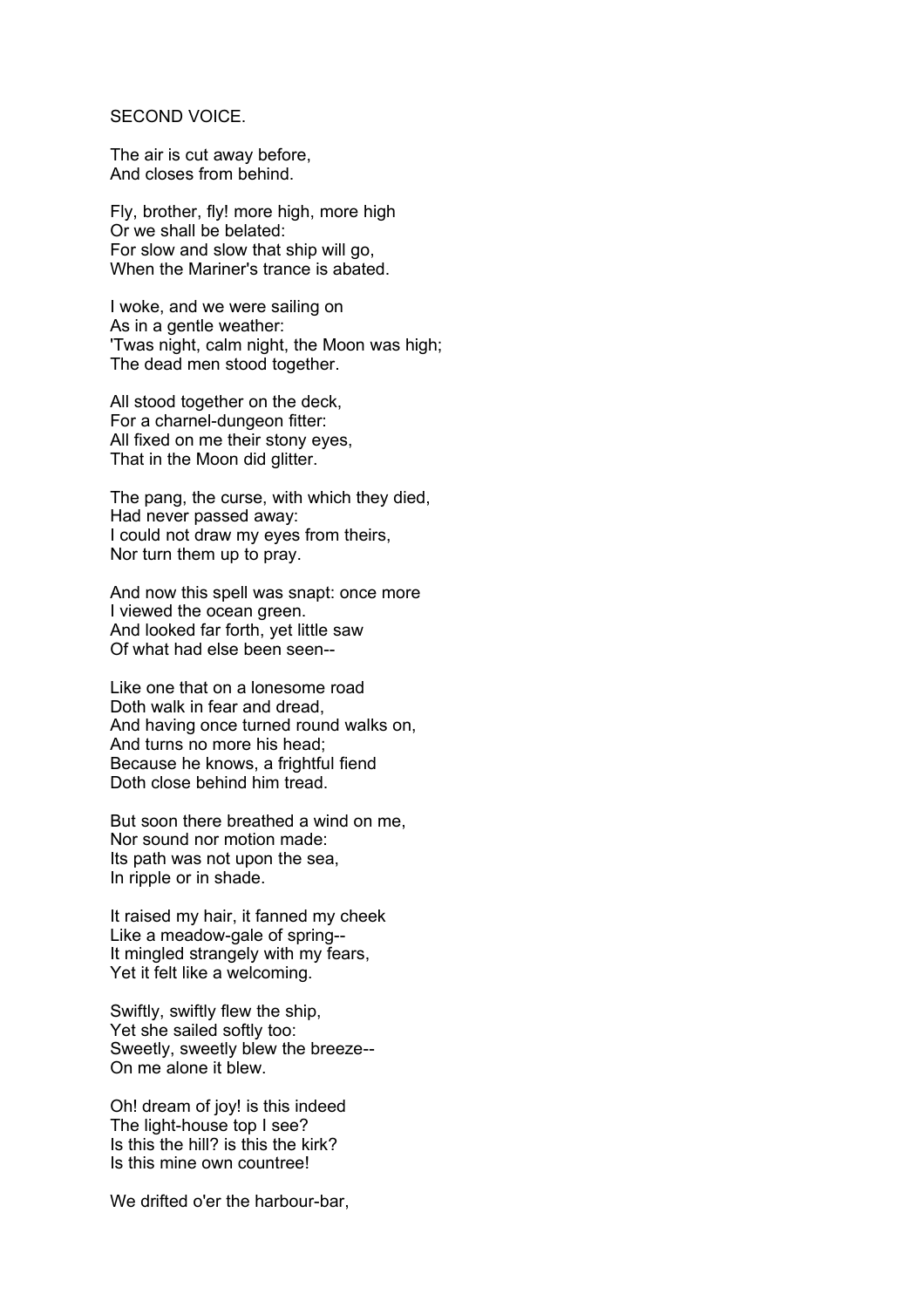And I with sobs did pray-- O let me be awake, my God! Or let me sleep alway.

The harbour-bay was clear as glass, So smoothly it was strewn! And on the bay the moonlight lay, And the shadow of the moon.

The rock shone bright, the kirk no less, That stands above the rock: The moonlight steeped in silentness The steady weathercock.

And the bay was white with silent light, Till rising from the same, Full many shapes, that shadows were, In crimson colours came.

A little distance from the prow Those crimson shadows were: I turned my eyes upon the deck-- Oh, Christ! what saw I there!

Each corse lay flat, lifeless and flat, And, by the holy rood! A man all light, a seraph-man, On every corse there stood.

This seraph band, each waved his hand: It was a heavenly sight! They stood as signals to the land, Each one a lovely light:

This seraph-band, each waved his hand, No voice did they impart-- No voice; but oh! the silence sank Like music on my heart.

But soon I heard the dash of oars; I heard the Pilot's cheer; My head was turned perforce away, And I saw a boat appear.

The Pilot, and the Pilot's boy, I heard them coming fast: Dear Lord in Heaven! it was a joy The dead men could not blast.

I saw a third--I heard his voice: It is the Hermit good! He singeth loud his godly hymns That he makes in the wood. He'll shrieve my soul, he'll wash away The Albatross's blood.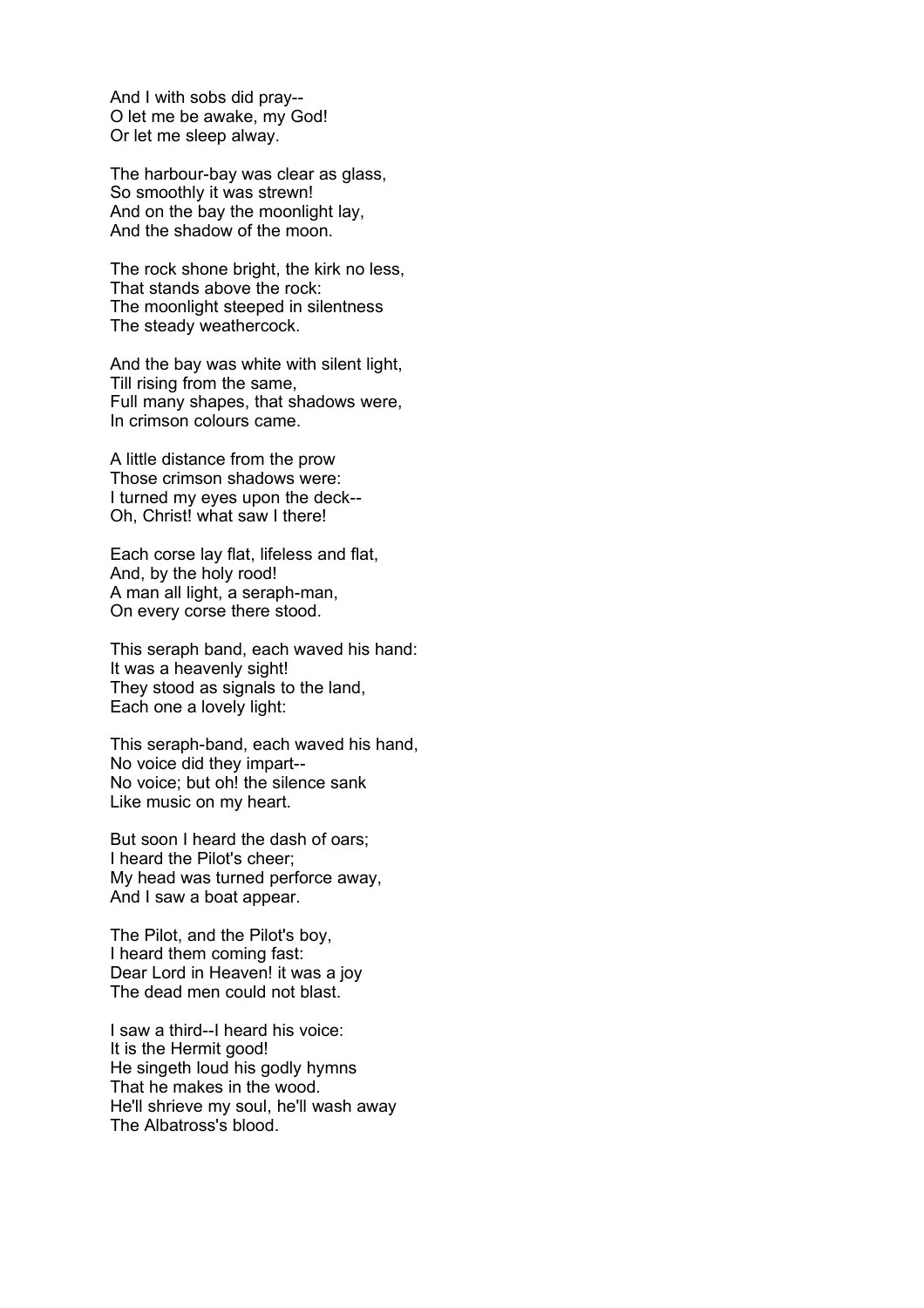## PART THE SEVENTH.

This Hermit good lives in that wood Which slopes down to the sea. How loudly his sweet voice he rears! He loves to talk with marineres That come from a far countree.

He kneels at morn and noon and eve-- He hath a cushion plump: It is the moss that wholly hides The rotted old oak-stump.

The skiff-boat neared: I heard them talk, "Why this is strange, I trow! Where are those lights so many and fair, That signal made but now?"

"Strange, by my faith!" the Hermit said-- "And they answered not our cheer! The planks looked warped! and see those sails, How thin they are and sere! I never saw aught like to them, Unless perchance it were

"Brown skeletons of leaves that lag My forest-brook along; When the ivy-tod is heavy with snow, And the owlet whoops to the wolf below, That eats the she-wolf's young."

"Dear Lord! it hath a fiendish look-- (The Pilot made reply) I am a-feared"--"Push on, push on!" Said the Hermit cheerily.

The boat came closer to the ship, But I nor spake nor stirred; The boat came close beneath the ship, And straight a sound was heard.

Under the water it rumbled on, Still louder and more dread: It reached the ship, it split the bay: The ship went down like lead.

Stunned by that loud and dreadful sound, Which sky and ocean smote, Like one that hath been seven days drowned My body lay afloat; But swift as dreams, myself I found Within the Pilot's boat.

Upon the whirl, where sank the ship, The boat spun round and round; And all was still, save that the hill Was telling of the sound.

I moved my lips--the Pilot shrieked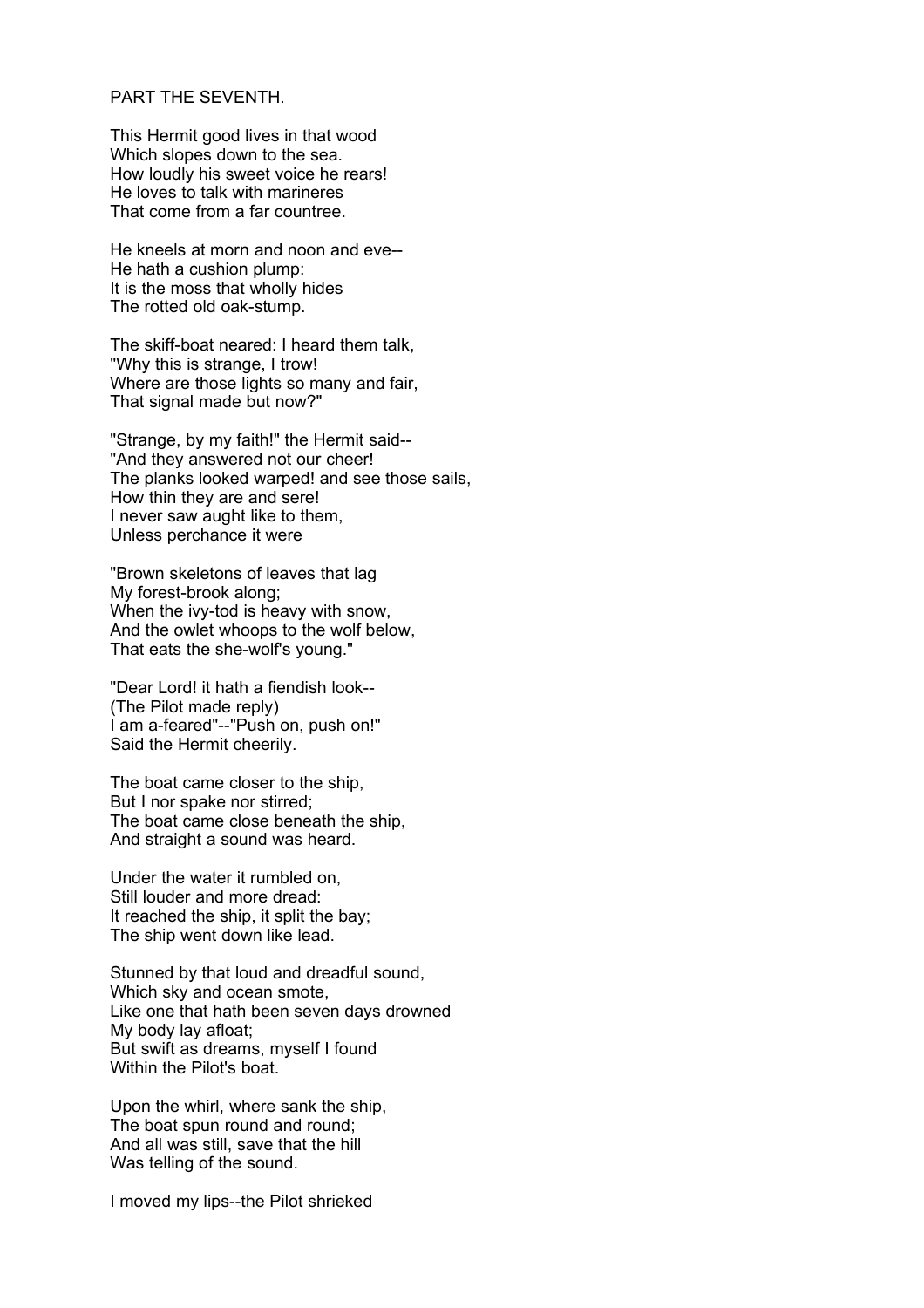And fell down in a fit; The holy Hermit raised his eyes, And prayed where he did sit.

I took the oars: the Pilot's boy, Who now doth crazy go, Laughed loud and long, and all the while His eyes went to and fro. "Ha! ha!" quoth he, "full plain I see, The Devil knows how to row."

And now, all in my own countree, I stood on the firm land! The Hermit stepped forth from the boat, And scarcely he could stand.

"O shrieve me, shrieve me, holy man!" The Hermit crossed his brow. "Say quick," quoth he, "I bid thee say-- What manner of man art thou?"

Forthwith this frame of mine was wrenched With a woeful agony, Which forced me to begin my tale; And then it left me free.

Since then, at an uncertain hour, That agony returns; And till my ghastly tale is told, This heart within me burns.

I pass, like night, from land to land; I have strange power of speech; That moment that his face I see, I know the man that must hear me: To him my tale I teach.

What loud uproar bursts from that door! The wedding-guests are there: But in the garden-bower the bride And bride-maids singing are: And hark the little vesper bell, Which biddeth me to prayer!

O Wedding-Guest! this soul hath been Alone on a wide wide sea: So lonely 'twas, that God himself Scarce seemed there to be.

O sweeter than the marriage-feast, 'Tis sweeter far to me, To walk together to the kirk With a goodly company!--

To walk together to the kirk, And all together pray, While each to his great Father bends, Old men, and babes, and loving friends, And youths and maidens gay!